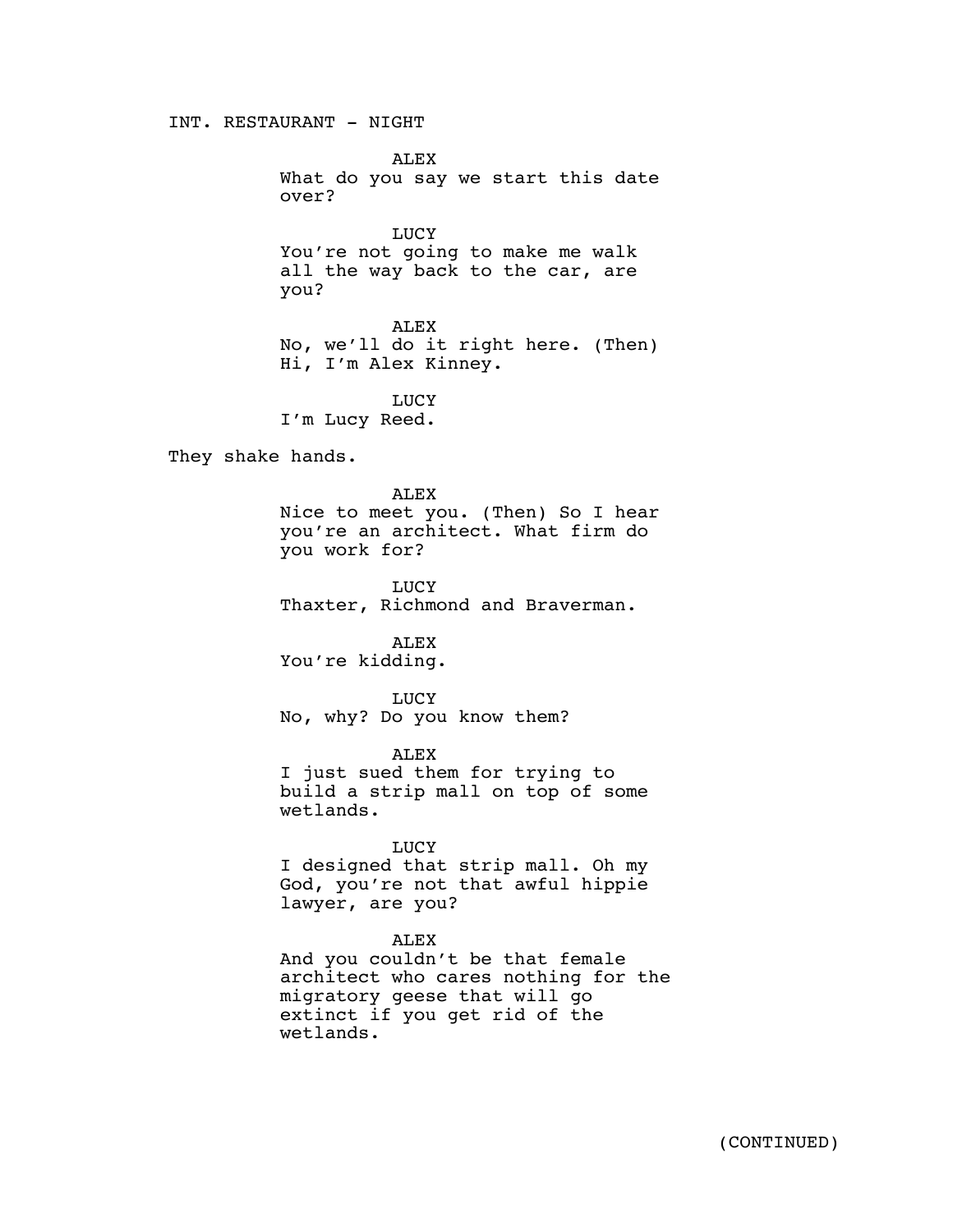## **LUCY**

There's a water park nearby. I'm sure they can work something out.

## ALEX

Yeah, maybe the geese can stand in line waiting for a turn on the water flume so they can lay their eggs.

LUCY If they could be trained, that's not a half bad idea.

## ALEX

I'm being sarcastic! Here's a little tip about how to tell if I'm being sarcastic--if I'm saying something that could never happen in a million years--that's sarcasm. Like-- hey, this date is sure going well. Would you marry me?

LUCY

Would you calm down? They're just some stupid birds. You know, you animal freaks--

# ALEX

Animal freaks? So caring if a species disappears makes me an animal freak?

#### **LUCY**

That, and the bumper sticker on your car that says, "Have you hugged a fish today?"

## ALEX

That sticker has nothing to do with me being an animal lover. I put that on there to get women. And let me tell you, it's the best dollar twenty-five I've ever spent.

#### LUCY

The only kind of woman that would go for a sticker like that eats tofu and has hairy legs.

### ALEX

Hey, I've never minded a little hair. Mustache, I draw the line.